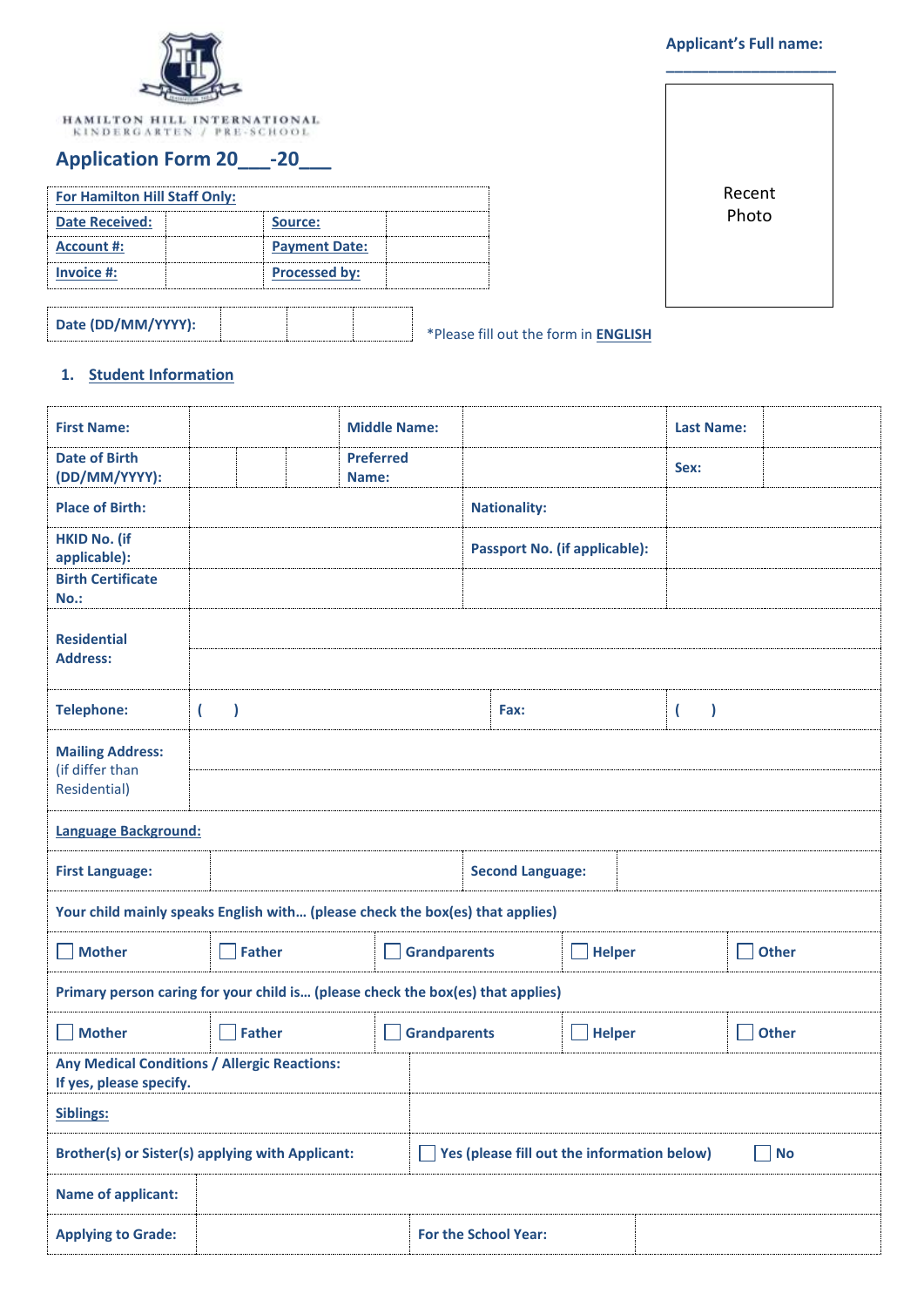

## **2. Parents/Guardians Information**

| <b>Mother/Guardian</b>              |                                                |                                    |                    |                    |                                    |                |          |           |
|-------------------------------------|------------------------------------------------|------------------------------------|--------------------|--------------------|------------------------------------|----------------|----------|-----------|
| Title:                              | Mr./ Mrs./Ms.                                  | <b>First Name:</b>                 |                    |                    | <b>Last Name:</b>                  |                |          |           |
| <b>Marital Status:</b>              |                                                | Role:                              |                    |                    | <b>Contact</b><br><b>Priority:</b> |                | $\Box$ 1 | $\vert$ 2 |
| <b>HK ID Card:</b>                  | <b>Permanent ID</b><br><b>Not Permanent ID</b> |                                    | <b>Occupation:</b> |                    |                                    |                |          |           |
| <b>Mobile Phone:</b>                | $\left($                                       | Email:                             |                    |                    |                                    |                |          |           |
| <b>Company:</b>                     |                                                |                                    |                    | <b>Office No.:</b> |                                    | $\overline{ }$ |          |           |
| <b>Office Fax:</b>                  |                                                | Email:                             |                    |                    |                                    |                |          |           |
| <b>Mailing Address:</b>             |                                                |                                    |                    |                    |                                    |                |          |           |
| (if differ than<br>Section 1 above) |                                                |                                    |                    |                    |                                    |                |          |           |
| <b>First Language:</b>              |                                                | <b>Second Language:</b>            |                    |                    |                                    |                |          |           |
| Are you an HHIK<br>staff member?    | <b>No</b><br><b>Yes</b>                        | Did you attend an<br>Int'l School? |                    | <b>No</b>          | Yes, please specify                |                |          |           |

| <b>Father/Guardian</b>                                         |                                                |                                    |                    |                    |                                    |                |          |                            |
|----------------------------------------------------------------|------------------------------------------------|------------------------------------|--------------------|--------------------|------------------------------------|----------------|----------|----------------------------|
| Title:                                                         | Mr./ Mrs./Ms.                                  | <b>First Name:</b>                 |                    |                    | <b>Last Name:</b>                  |                |          |                            |
| <b>Marital Status:</b>                                         |                                                | <b>Role:</b>                       |                    |                    | <b>Contact</b><br><b>Priority:</b> |                | $\Box$ 1 | $\overline{\phantom{a}}$ 2 |
| <b>HK ID Card:</b>                                             | <b>Permanent ID</b><br><b>Not Permanent ID</b> |                                    | <b>Occupation:</b> |                    |                                    |                |          |                            |
| <b>Mobile Phone:</b>                                           | 1                                              | Email:                             |                    |                    |                                    |                |          |                            |
| <b>Company:</b>                                                |                                                |                                    |                    | <b>Office No.:</b> |                                    | $\overline{ }$ |          |                            |
| <b>Office Fax:</b>                                             | $\lambda$                                      | Email:                             |                    |                    |                                    |                |          |                            |
| <b>Mailing Address:</b><br>(if differ than<br>Section 1 above) |                                                |                                    |                    |                    |                                    |                |          |                            |
| <b>First Language:</b>                                         |                                                | <b>Second Language:</b>            |                    |                    |                                    |                |          |                            |
| Are you an HHIK<br>staff member?                               | <b>No</b><br><b>Yes</b>                        | Did you attend an<br>Int'l School? |                    | <b>No</b>          | Yes, please specify _              |                |          |                            |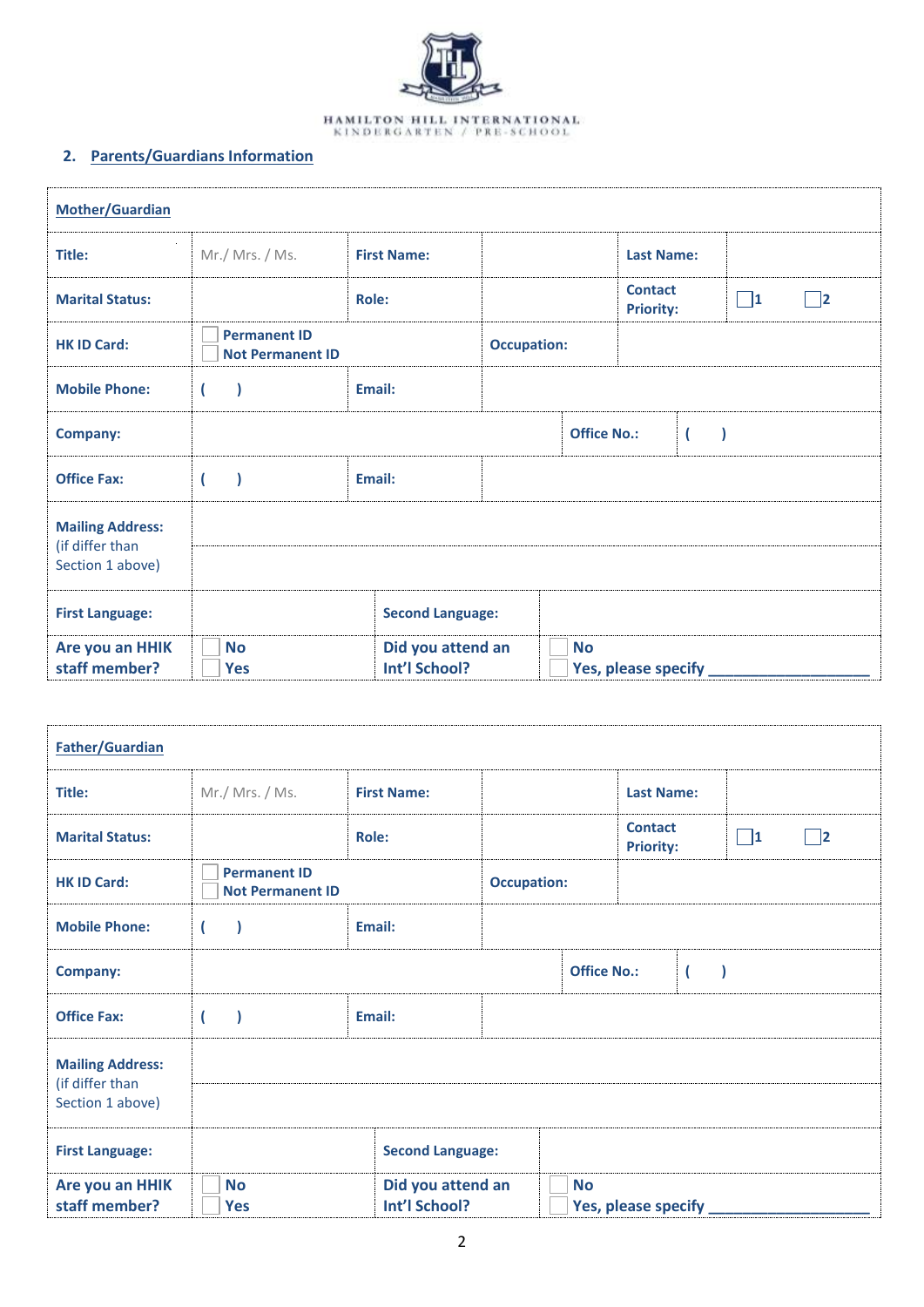

#### **3. Applicant's Photo**

#### **Photo size requirement**

- 2 Extra Recent Photos
- Recommended file size: Passport size or 1.5" x 2"

#### **4. Emergency Contacts**

Person to be contacted in case of an emergency if the parents are unavailable.

| Title:               | Mr./ Mrs. / Ms. | <b>First Name:</b> | <b>Last Name:</b>    |
|----------------------|-----------------|--------------------|----------------------|
| <b>Mobile Phone:</b> |                 | <b>Home Phone:</b> | <b>Relationship:</b> |

**\*Please indicate whether your child has any developmental, educational and/or medical needs. Please submit any related information you have with this application form. This will be used to assist in making the most beneficial placement of your child.**

### **5. Signature**

I/We have read, understood and agree to the Declaration and Agreement below. Declaration & Agreement

- (a) I/We also agree to abide by the (i) General Information and Regulations (ii) Fee Structure and Regulations of Hamilton Hill Parents' Handbook (iii) school withdrawal and refund policies. I/We understand that the contents may be amended from time to time without prior notice and that they apply upon the enrolment of my/our child.
- (b) I/We agree and consent to the terms of Hamilton Hill International Kindergarten Data Protection Policy both available upon request.
- (c) I/We consent/authorise Hamilton Hill International Kindergarten to contact me/us (whether via mail, email, SMS, telephone call and other phone number-based messaging) for the purposes of updating, introducing, proposing and recommending to me/us courses, programmes, curriculums, concerts and/or events organised by Hamilton Hill International Kindergarten and also all other matters pertaining to the development, progress and/or growth of my/our child/children.
- (d) I/We understand and agree that:
	- Fees are payable on a term basis, by the 1st of the beginning of every term. Fees paid are non-refundable. The monthly fees must be paid in full regardless of school holidays, when my/our child/children is/are on sick leave or when my/our child/children is/are on vacation.
	- If my/our fees are in arrears for more than one (1) calendar month and no arrangements have been made with the school, my/our child's/children's place will be withdrawn. I/We will be liable for all additional costs incurred by the School in collecting the outstanding fees and the deposit will be forfeited.
	- I/We need to provide one (1) calendar month notice by the 1st of the month prior to withdrawing or early termination from the School. I/We need to submit all